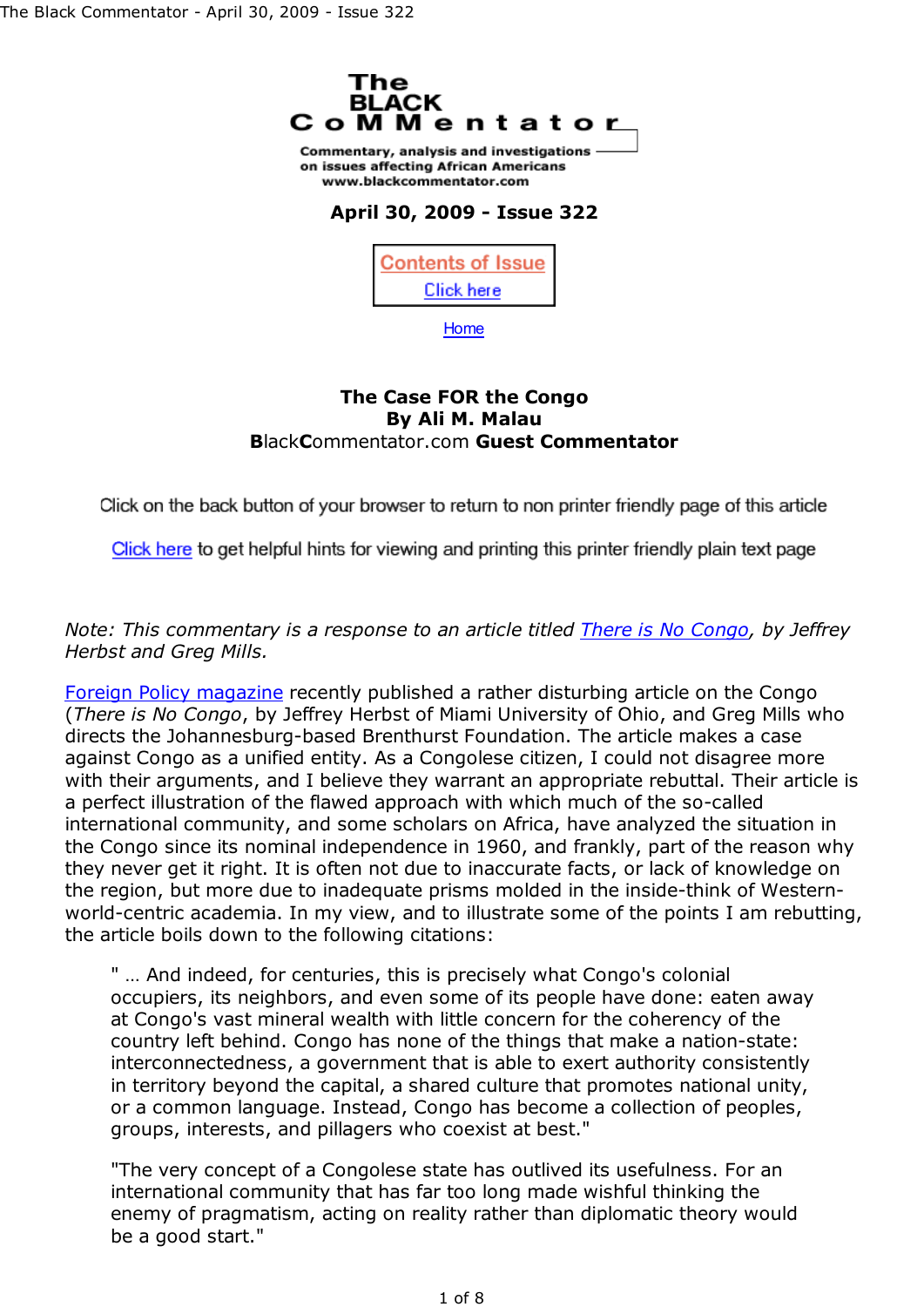There is one general sense in this article that is right: the Congo has been a disappointment. With the vast swathes of fauna, flora, mineral, agricultural, hydroelectric, and human resources it inherited at its independence, one would expect the Congo today to rival if not exceed such rising powers as South Africa, Brazil, India, China, Korea, Singapore, Saudi Arabia or the UAE. Instead, as the article justly points out, the level of deliquescence in Congo today is almost unprecedented; not acknowledging that reality would be intellectually dubious.

Nevertheless, what is equally dubious, is the misdiagnosis of the root causes of the current situation. The authors of this article repeatedly, and I believe questionably, confuse causes and consequences, to support and justify a desire, long-held in certain circles, for the balkanization of the Democratic Republic of the Congo. The authors point out the weakness of the Congolese central state in governing the vast country, without fully and honestly addressing the international geo-strategic reasons why that reality came to be. The authors point out the various secessions and minor uprisings during the past 40+ years to justify their diagnosis of the Congo. Yet they fail to shine a light on the multiple foreign state and corporate backers that participated in those early attempts at derailing the Congo. The authors claim that " *the Congolese government's inability to control its territory has resulted in one of the world's longest and most violent wars*", without actually addressing the reasons why the government was - and still is - not able to control its territory in the first place.

My contention is quite simple. The current conflict( $s$ ) in the Congo, the deliquescence of the state, the lack of infrastructures and "*interconnectedness*", are not merely unforeseen, pathological consequences of bad colonial and/or cold war policy gone awry. The current situation is a direct, calculated, and progressively manufactured result of a long-standing operation by Western nations to maintain a weak state in this vast mineral rich swath of land in the heart of Africa and perpetuate the systematic plunder of Congo's resources by various foreign interests, and their proxies in the local elite.

Seems far-fetched? Let us consider that, until proven otherwise, the Congo is a sovereign country, recognized as such by International law, the United Nations, and, in theory, every country on the planet. Yet despite that, over the past five decades, these very countries, (including supposed champions of the rule of law like The United States, Canada, Australia, the United Kingdom, Belgium, France and South Africa), have allowed their mining companies (like Banro, Freeport-McMoran, Anglo American, DeBeers, and others) to enter into odious contracts with corrupt elements of the leadership in Kinshasa, and worse, with murderous warlords, and near-genocidal militias, unhindered, and unpunished. Furthermore, several of these very countries and their corporations have provided the military, logistical and ideological support to the secessionist regimes in the 60's and 70's, Rwanda, Uganda, Angola, their proxy militias AND/OR their rival militias, thus destabilizing and creating a de facto partition of the country, and further guaranteeing maximized profits through cheap/slave/child labor under warlords. That is not happenstance, but cold, calculated, predatory business planning. In fact, one only has to examine the history of the ties between the Oppenheimer mining magnate family of South Africa - which founded, and finances, the Brenthurst foundation that one of the authors of *There is No Congo*, Greg Mills, leads and the various regimes and rebellions we have seen in the Congo, to understand how integral these foreign corporate and state interests are to the conduct of ANY business in the Congo.

I contend that it is not so much that there is No Congo; nor is it that the Congo as a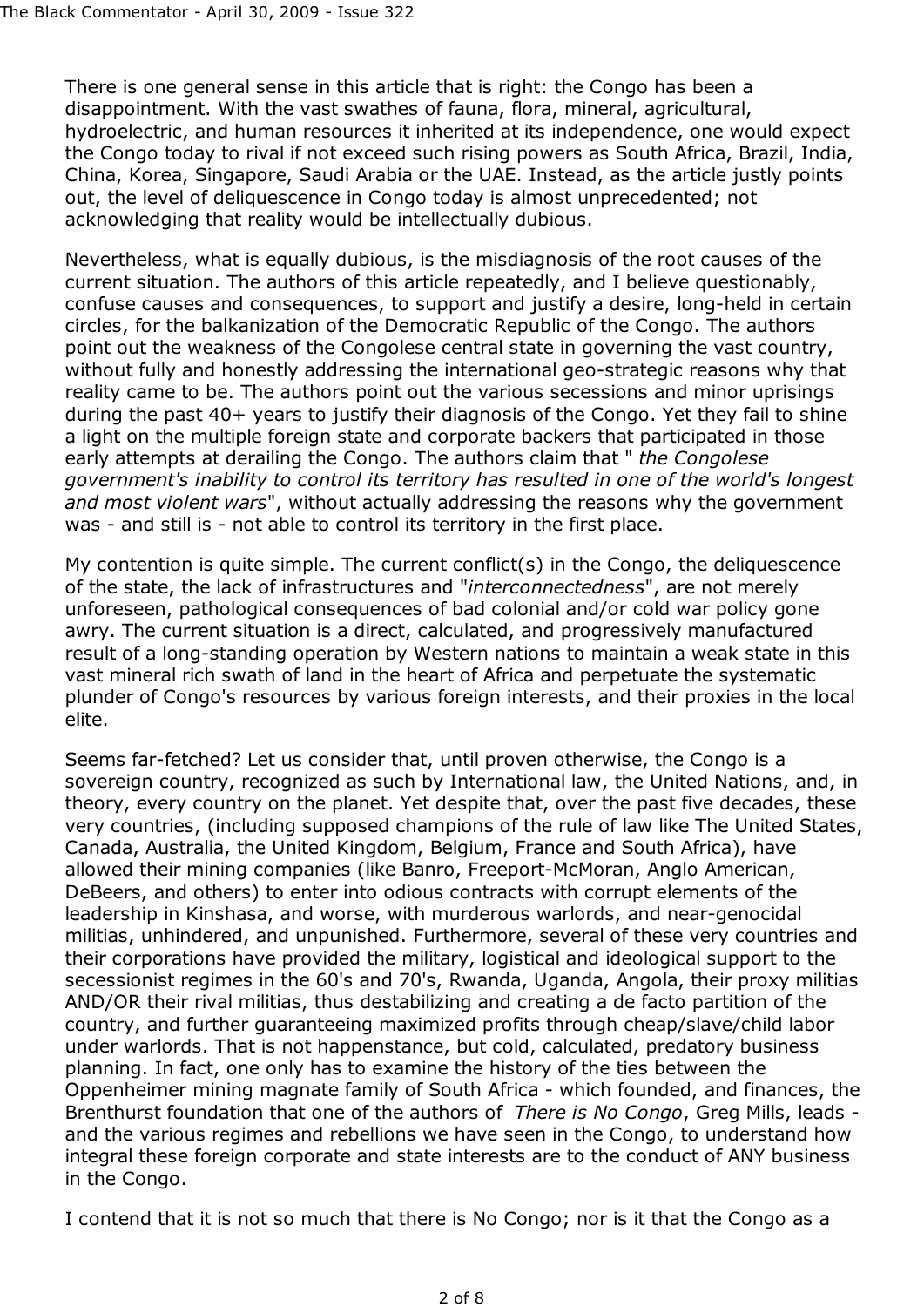country is not possible. I contend that since 1959, it was deemed too much of a potential threat to several world and regional powers, and to the coffers of their corporate acolytes, to allow the rise of a strong, large, potential Brazil-type power, in the heart of Africa. And we can see why. Let us consider the Congo today. Despite being one of the poorest, badly-managed countries in the world, by virtue of its position and of its potential, the country is poised - should there be a great deal of change in leadership - to be a major guarantor of the development of a truly functional African continent, and African Union. As Herbst and Mills themselves justly point out, "*the country is the region's vortex* ". Former South African President, Thabo Mbeki notes "There cannot be a new Africa without a new Congo." President Barack Obama himself rightly notes *"If Africa is to achieve its promise resolving the problem in the Congo will be critical."*

Over the years, despite all the adversity the Congo faces, and despite the desires they secretly harbor to see the Congo disintegrate to begin annexing its pieces, its neighbors in the region were forced to recognize its central and crucial position for the advent of further economic development for the entire continent. As a result, despite currently being, admittedly, an economic drag on all of them, the countries of Southern, Central, and Eastern Africa have all secured some form of regional economic/political supranational alliance with the Congo, whether through SADC, CEPGL, CEEAC or COMESA (all groups that constitute regional clusters in the building of the larger African Union).

There lies the issue for this country. Left to its own devices, a big, strong, unified Congo would be a powerful engine for the development, and the industrialization of the entire continent. Herbst and Mills, I believe justly state that "*economically, the various outlying parts of Congo are better integrated with their neighbors than with the rest of the country.*" But that is not in Congo's disfavor. Whether in terms of its abundant precious and strategic minerals, the tremendous amount of renewable energy that could be generated by the Inga dam project on the Congo river, the natural gas in Lake Kivu or the geo-thermal potential of the volcanic mountains in the east, the second lung of our planet that is its rainforest, or the extraordinary - and exhaustively demonstrated - resilience of its people, the Congo has everything to be the central pillar around which Africa rises. Should the people of the Congo find a way to build the infrastructure to interconnect its outlying parts, the country would instantly become the key piece in regional development. That prospect has always unsettled many, whose interests might not be as well served should there be a strong government, a functioning army and police, and rule of law.

Herbst and Mills claim that "*the very concept of a Congolese state has outlived its usefulness.*" When was it ever truly - and democratically - implemented, I ask? When, since 1885, have the affairs of the Congo ever truly been left to the Congolese people? See, I contend that the Congo has, intentionally, never even been given a fighting chance to live up to its potential. Its challenge since 1885 has been both an internal and external one. Under colonial rule, the people were voluntarily under-educated, and the infrastructure built was limited to basic transportation needs for minerals, and the comfort of colons. Under Mobutu, the regime, backed by Western powers, ruled with an iron fist, promoted corruption, allowed the deliquescence of the already meager infrastructure and mining industry, and progressively engineered a weakening of the state apparatus, the army and the police, in order to strengthen and impose Mobutu's personal rule, and better protect the mechanisms of the systematic plundering of the country's resources. The Congo today is the result of a systematic, documented, and fully reversible process of manufactured under-development, with roots in colonial and neo-colonial policies, but more importantly, in greed. Fomenting and perpetuating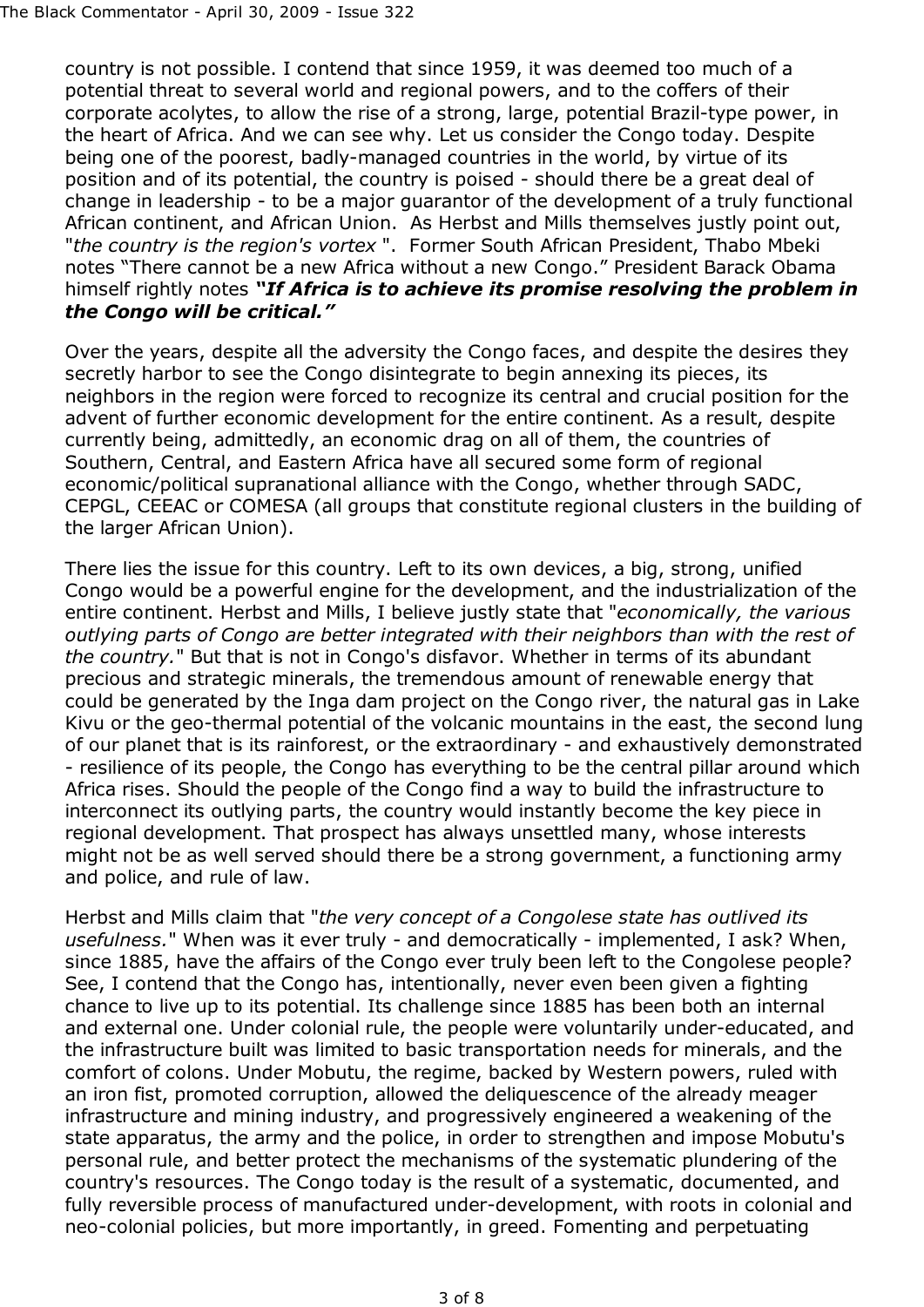misery, turmoil, tribalism, destructive autocratic rule, and angling for the "Somalization" of the Congo, was more profitable to key greedy domestic elites and foreign groups, and more dependable for key foreign powers, than actually allowing this country to build the infrastructure it needed - and still needs - to succeed.

That is a far more accurate prism to consider the events that have befallen the Congo over the decades. It explains the secession of Katanga, the mineral rich southern province, only 7 days after independence in 1960, with the help of Belgium, the very colonial power the people of the entire country had just successfully sought to get rid of. It also explains the assassination of the first democratically elected Prime Minister, Patrice E. Lumumba, with, at the very least, the tacit backing of Belgium and the United States. It explains, for instance, the documented contacts between the Oppenheimer family of South Africa and Albert Kalonji Mulopwe, the "Emperor" of the secessionist South-Kasai, Moise Tshombe, leader of the Katanga secession, and rebel groups of more recent years. Finally, and most tragically, it explains how the Congo's neighbors - Rwanda, Uganda, and to some degree Angola, their proxy militias, their rival militias, and corrupt elements of the so-called leadership of the Congo and their militias, have been not only allowed by the international community, but backed and supported primarily by the United States and Britain:

- to systematically destroy, ransack and plunder an entire country, unhindered and unpunished;
- to brutally rape and sexually terrorize tens of thousands of women in front of their sons, fathers and husbands, unhindered and unpunished;
- to turn children into soldiers, unhindered and unpunished;
- and to cause the death of nearly 6 million people a scale for another century to this day, seamlessly, unhindered and unpunished.

All the above has been accomplished in blatant violation of every principle of International Law, and every principle of human decency, and in full view of the inadequately-led, inadequately-sized, ineffective, inept, overhyped, overpriced and overpaid so-called "largest United Nations peacekeeping force" (MONUC), and with logistical support from Western powers, and recently, the dreaded AFRICOM of the United States. Herbst and Mills argue that "*the international community does not have the will or the resources to construct a functional Congo*"? It seems more accurate to say that over the years, the international community has been - more or less intentionally - actively, and systematically undermining a functional Congo. It is for this reason that Antonio Guterres, High-commissioner of the UNCHR reminded us in his interview with the Financial Times, in January 2008, that we must not forget that "the international community has systematically looted the Congo" and that is a far different and, in my opinion, far more easily remediable problem.

The ultimate solution to the Congolese situation lies in investing on a key element that Herbst and Mills discount too quickly, and wrongly so: the Congolese people, its sense of citizenship, and its resilience. Through all the humiliations of colonialism and dictatorships, the scheming, the gaming, the profiteering, the raping, the oppression, the daily humiliations of poverty, the hunger, the injustice, the corruption, the tribalism and the morbid reality of living in a needlessly war-torn country, the Congolese people have emerged as quite the resilient people, AND quite the cohesive people; at least as cohesive as can be expected for any multi-cultural people, whether in the Congo, in South Africa, or in the United States. Congo may yet have "*none of the things that make a nation-state*", but I contend that you would be hard-pressed to find a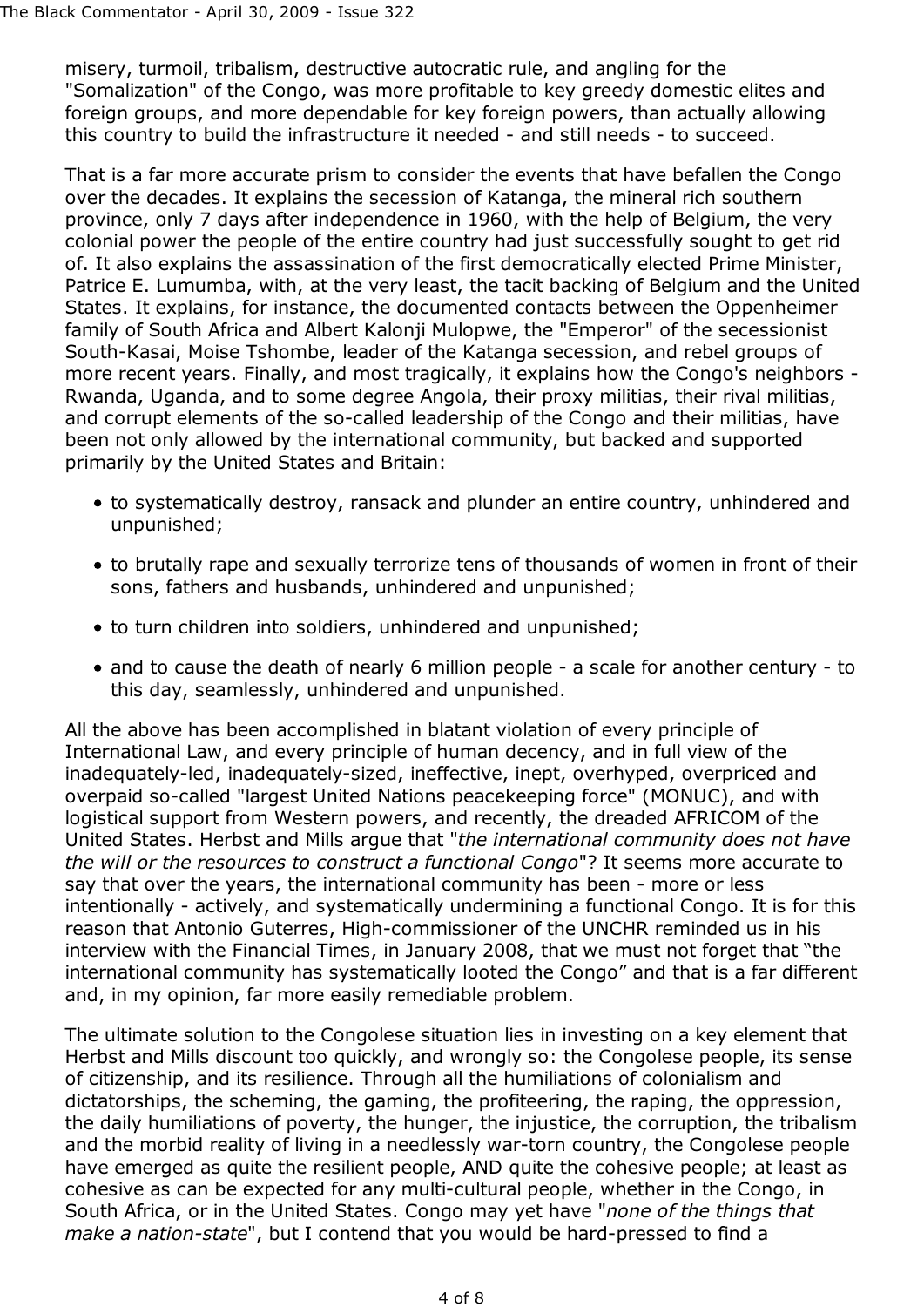Congolese citizen, rural or urban, who does not identify with the Congolese nation, and the *"boundaries that the king of Belgium helped establish in 1885* ".

Yes, the lack of infrastructures makes the task to establish and solidify the regal functions of a strong, centralized state on the entire territory, unusually daunting. But the Congo is not the first, and will certainly not be the last, multi-cultural nation, that has to, in its formative years, struggle with translating their sense of national identity into stable, and accepted state institutions. It may be hard, but the argument that it is not worth thriving for, fighting for, and supporting, is simply untenable; especially coming from two scholars from the two countries in the world - the United States and South Africa - that symbolize the most (and I admire them for that) the possibility of overcoming tremendous and varying odds to build united and strong countries, that combine multi-cultural peoples, and effective, democratic states. Maybe the Congolese can learn from them, and Brazil, and India, and establish a strong, but truly federal state. When the Congo's affairs are left to the Congolese people, the possibilities are endless.

Now, that is definitely not to say it will be a cakewalk. The Congo we envision, thrive and advocate for is possible, but it will entail a great deal of work and investment from the Congolese people. Those in the "learned class" – economists, agronomists, engineers, teachers, doctors, etc - that have managed to maintain their integrity by not partaking in the plunder of the Congo, will have to outgrow this sense of cynicism, hopelessness and apathy that has seeped into their consciousness due to years of despair and lack of prospects for change, and roll-up their sleeves. The Congolese will need to revitalize the education sector, so as to ensure that the coming generations have access to the knowledge they need to continue the task of rebuilding their country. They will also need to organize education/training initiatives for urban and rural adults, in various fields, among which – and most importantly – sustainable agriculture, construction, urbanization, sanitation, and salubrity. They will need to reinforce notions of civics, citizenship, human rights, civil and civic rights, law and order, and respect for women, which years of oppression and mis-education, of Leopoldism, colonialism, Mobutism and other -isms have caused to somewhat crumble away in the general consciousness. Finally, on a national level, they will need to seek worthy partners to do all the above, and also begin the work of reconnecting the Congo to the main grids of modern technology, starting with the electrification of the country, through the rehabilitation and completion of the Inga hydroelectric complex. The task is not complex for the Congolese people; it is simply tedious. The prescriptions we put forth imply a laborious, time-consuming but necessary grassroots work, that needs to start yesterday, but is absolutely achievable. And given a true opportunity, I believe the Congolese people are up to the task.

So, instead of giving up on the Congo, and dismissing it as an irredeemable failure, I say let the Congo and its people truly amaze you. Give the Congo a fighting chance. It is quite simple, really. Intel, Nokia, Dell, T-Mobile, IBM, Banro, Freeport-McMoran, Anglo American, Chevron, Tullow and all the other companies identified in the Financial Times and United Nations Reports from 2001 – 2003, that romp through Congo for coltan, cassiterite, tin cobalt, gold, diamonds, oil, etc, should cease and desist from buying minerals illegally from warlords, from neighboring countries that have looted our resources, or through odious or illegal contracts. By all means, invest in Congo, but be deliberate and intentional about doing it through the proper channels. Stop financing and arming warlords. All people of goodwill should discourage the Congo's neighbors from meddling in its affairs and support and finance education and healthcare institutions. Support local institutions, and help the civil society hold the central government, the provincial governments and the security forces truly accountable.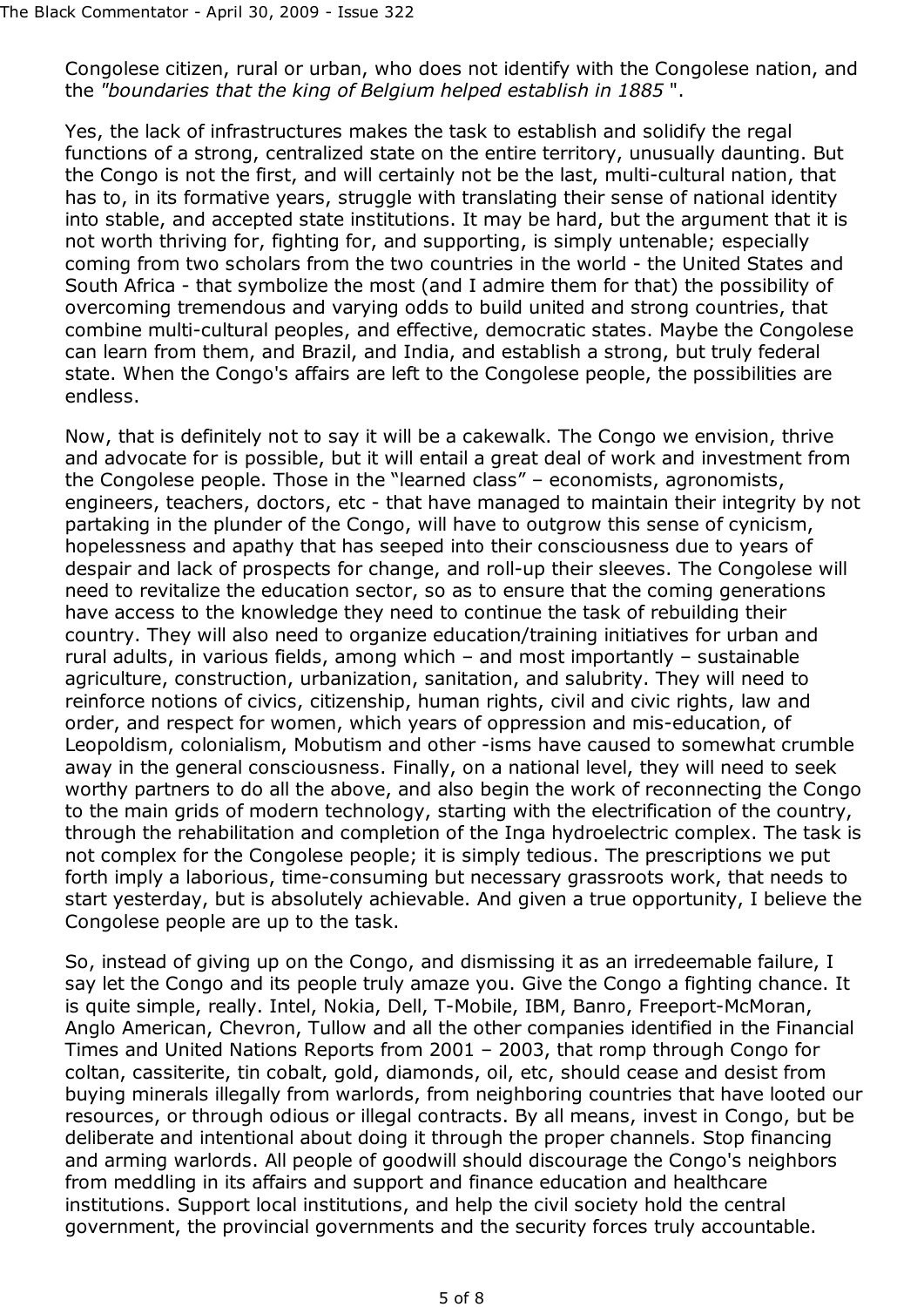And finally this time, this time, help the Congolese ensure that they conduct truly free, fair, transparent and democratic elections in 2011. The International Crisis Group's 2007 report "Congo: Consolidating the Peace", shows quite clearly that the last time around, the International community was more concerned about access to lucrative mining contracts as opposed to a democratic process that would reflect the interests of the people. Let us all thrive to prevent a repetition of that. The Congolese have an imperfect constitution, with imperfect prescriptions, and imperfect institutions, but they are all theirs to perfect. Let the Congolese people choose its own leaders, and manage its own territory. Give them the chance they have never had: to demonstrate their capacity to be a viable nation, and establish for themselves a state that helps their country live up to its full potential. Is that really a concept that has outlived its usefulness? I dare think not.

*BlackCommentator.com Guest Commentator, Ali Malau is a adviser to The Friends of the Congo (FOTC), a 501 (c) 3 tax-exempt advocacy organization based in Washington, DC.*

*The FOTC was established at the behest of Congolese human rights and grassroots institutions in 2004, to work together to bring about peaceful and lasting change in the Democratic Republic of Congo.*

*Click here to contact Mr. Malau*

Click here to comment on any article in this issue or see what others are saying in the

#### The BlackCommentator Readers' Corner Blog

### **Bibliography**

#### *Congo: Consolidating the Peace*

Africa Report N°128, article

International Crisis Group

5 July 2007

## *Africa undermined: mining companies and the underdevelopment of Africa*

By Greg Lanning, Marti Mueller

Published by Penguin, 1979

## *Glitter & Greed: The Secret World of the Diamond Empire*

By Janine P. Roberts

Published by The Disinformation Company, 2003

ISBN 0971394296, 9780971394292

### *Apartheid South Africa and African States: From Pariah to Middle Power, 1961-1994*

By Roger Pfister

Published by I.B.Tauris, 2005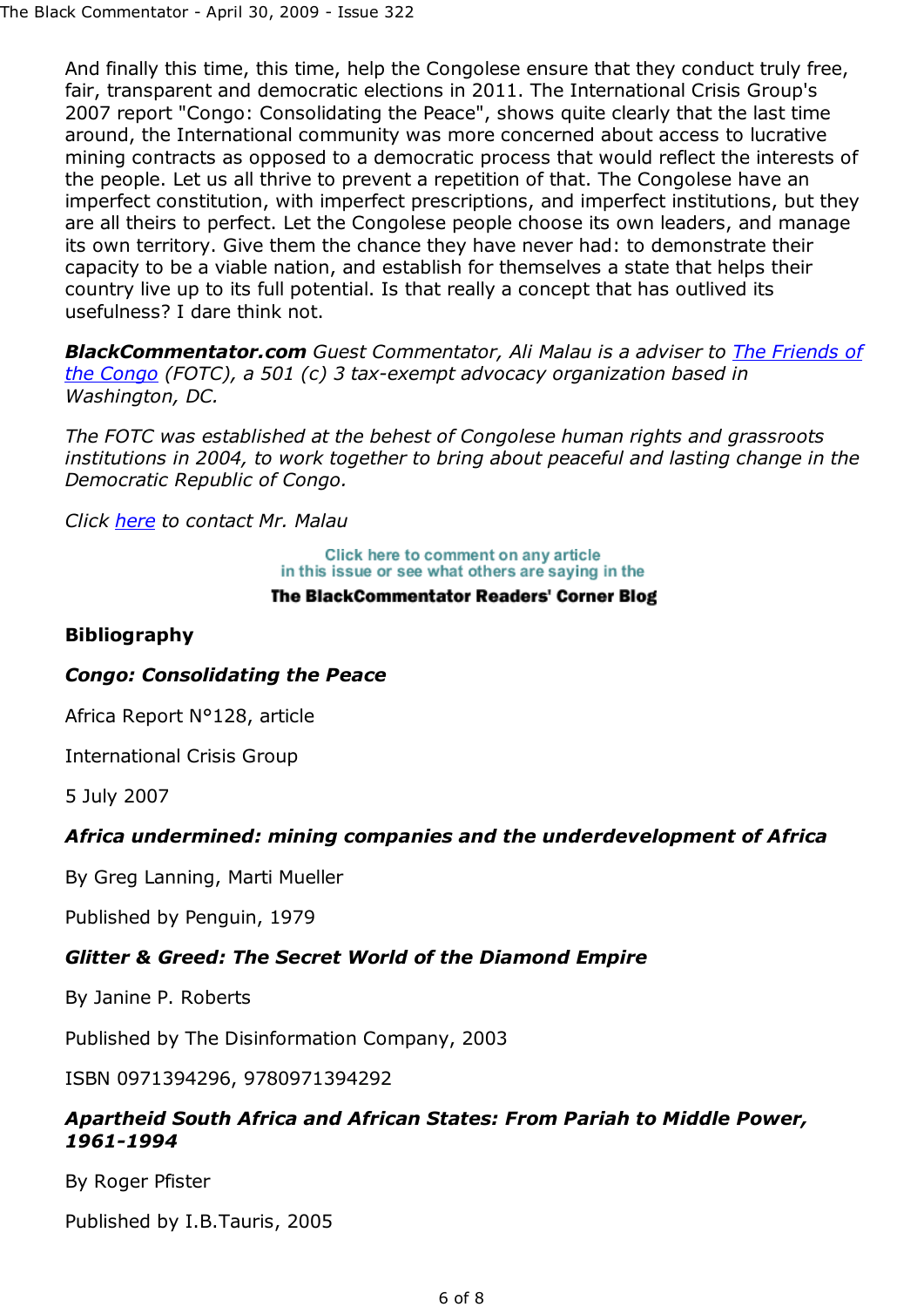ISBN 1850436258, 9781850436256

# *Ernest Oppenheimer and the Economic Development of Southern Africa*

By Theodor Emanuel Gregory

Published by Arno Press, 1977

# *The new unhappy lords: An exposure of power politics*

By Arthur Kenneth Chesterton

Published by Candour Publishing, 1969

# *In Search of Enemies: A CIA Story*

By John Stockwell

Published by Norton, 1978

ISBN 0393057054, 9780393057058

# *La chute de Mobutu et l'effondrement de son armée.*

By Ilunga Shamanga

Published by General Ilunga Shamanga, 1998

ISBN 0620233257, 9780620233255

Various reports from the resources of the Friends of the Congo online library can be found at:

http://www.friendsofthecongo.org/reports/index.php



Your comments are always welcome.

## **e-Mail re-print notice**

If you send us an e-Mail message we may publish all or part of it, unless you tell us it is not for publication. You may also request that we withhold your name.

Thank you very much for your readership.